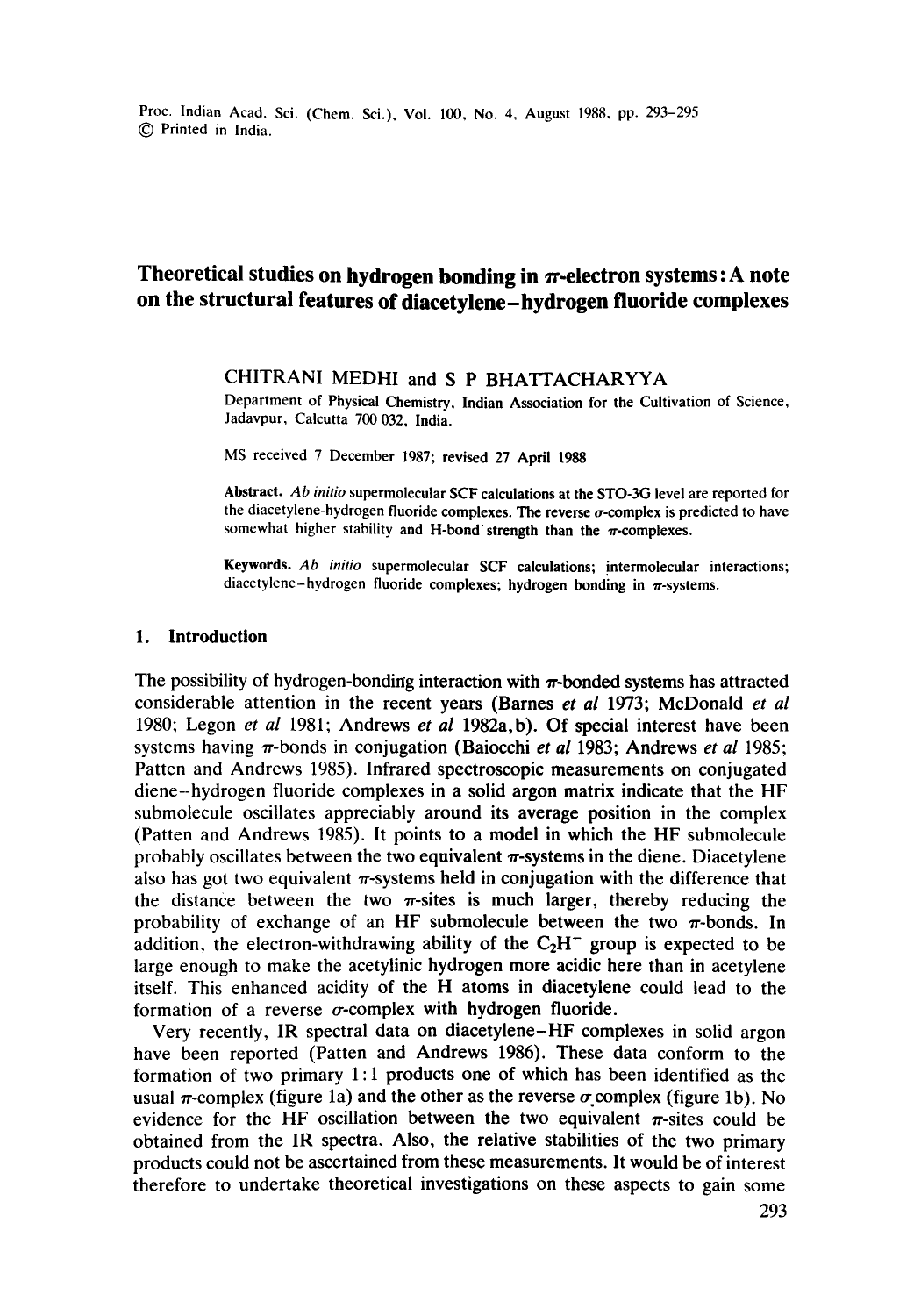(a) 
$$
H_1 - C_1 \stackrel{\underline{X}}{\underset{f}{\rightleftharpoons}} C_2 - C_3 \equiv C_4 - H_4
$$

\n(b)  $H_1 - C_1 \equiv C_2 - C_3 \equiv C_4 - H_4 - -F - H_4$ 

\n(c)  $H_1 - C_1 \equiv C_2 \stackrel{\underline{Y}}{\underset{f}{\rightleftharpoons}} C_3 \equiv C_4 - H_4$ 

\n(d)  $H_1 - C_1 \equiv C_2 - C_3 \equiv C_4 - H_4 - F_4$ 

**Figure 1.** (a) Arrangement of atoms in the non-symmetrical  $\pi$ -complex (b) in reverse  $\sigma$ -complex (c) in symmetrical  $\pi$ -complex.

Table I. Structures and relative stabilities of different forms of diacetylene-hydrogen fluorides complexes computed by *ab initio* supermolecular SCF method at the STO-3G level.

| Structural<br>parameters           | $\sigma$ -Complex (reverse)<br>(figure 1b)                                                                                        | Non-symmetric<br>$\pi$ -complex (figure 1a)                                                                                                         | Symmetric $\pi$ -complex<br>(figure 1c)                                                                                                           |
|------------------------------------|-----------------------------------------------------------------------------------------------------------------------------------|-----------------------------------------------------------------------------------------------------------------------------------------------------|---------------------------------------------------------------------------------------------------------------------------------------------------|
| Bond lengths (A) $C_1-H_1 = 1.065$ | $C_1 - C_1 = 1.175$<br>$C_2 - C_2 = 1.409$<br>$C_3 - C_4 = 1.175$<br>$C_4 - H_4 = 1.07$<br>$H_{4}$ . $F = 1.918$<br>$F-H = 0.954$ | $C_1 - H_1 = 1.065$<br>$C_1 - C_2 = 1.176$<br>$C_2 - C_3 = 1.406$<br>$C_3 - C_4 = 1.174$<br>$C_4 - H_4 = 1.064$<br>$X-H = 2.170^a$<br>$F-H = 0.948$ | $C_1 - H_1 = 1.067$<br>$C_1 - C_1 = 1.175$<br>$C_2 - C_3 = 1.408$<br>$C_3 - C_4 = 1.175$<br>$C_4 - H = 1.067$<br>$Y-H = 2.426^b$<br>$F-H = 0.948$ |
| Bond angles<br>(in degrees)        | The Complex is linear                                                                                                             | $H_1 - C_1 - C_2 = 180^\circ$<br>$C_1 - X_H = 87.3^\circ$                                                                                           | $H - C_1 - C - 2 = 180^\circ$<br>$C_1 - Y_H = 89.9^\circ$                                                                                         |
|                                    | $H_4F-H$ is very close X. $H-F = 177.8^{\circ}$<br>to $180^\circ$                                                                 | $C_1 - C_2 - C_3 - C_4 - H_4$<br>arrangement is linear                                                                                              | $Y_H - F = 180^\circ$<br>$C_1 - C_2 - C_3 - C_4 - H_4$<br>arrangement is linear                                                                   |
| Relative stability<br>(a.u.)       | $-0.003$                                                                                                                          | $\theta$                                                                                                                                            | $-0.001$                                                                                                                                          |
| H-bond energy                      | 3 · 1 k cal/mol                                                                                                                   | $1.6k$ cal/mol                                                                                                                                      | $0.96 \text{ k}$ cal/mol                                                                                                                          |

<sup>a</sup> Distance from the middle of the C<sub>1</sub>-C<sub>2</sub> bonds (X denotes the mide-point); <sup>b</sup> distance from the middle  $C_2 - C_3$  bond (Y denotes the mid-point).

insight into the nature of hydrogen bonding in  $\pi$  systems having  $\pi$  bonds in conjugation.

### **2. Results and discussion**

As a part of our ongoing research programme on theoretical aspects of hydrogen bonding in different types of  $\pi$ -bonded systems we have carried out a series of  $ab$ *initio* supermolecular MO-SCF calculations at the STO-3G level on diacetylene-